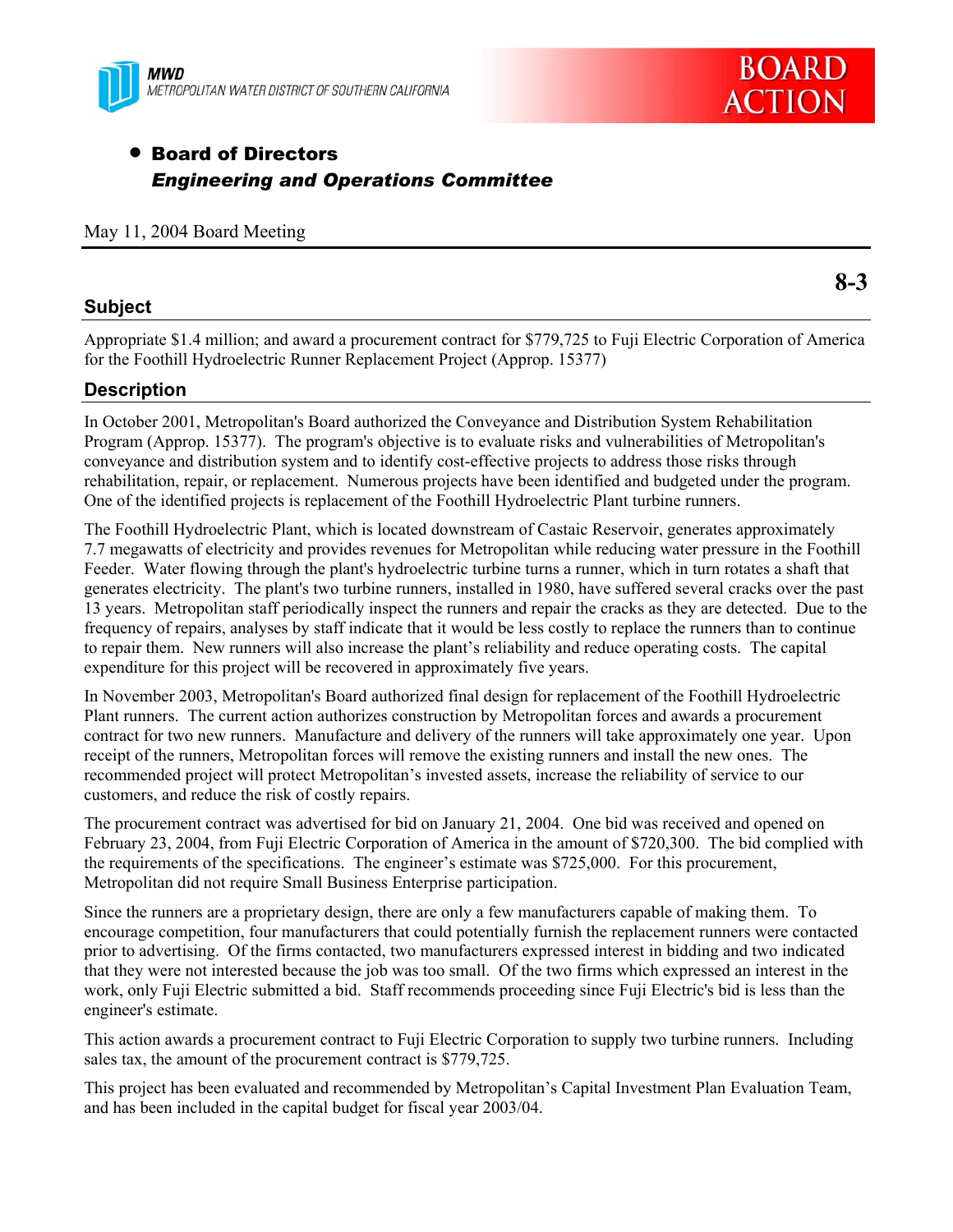See **Attachment 1** for the Abstract of Bids, **Attachment 2** for the Financial Statement, and **Attachment 3** for the project location map.

#### **Policy**

Metropolitan Water District Administrative Code § 5108: Capital Project Appropriation Metropolitan Water District Administrative Code § 8113: Construction Contract Award

## **California Environmental Quality Act (CEQA)**

#### CEQA determination for Option #1:

The proposed project was previously determined to be categorically exempt under the provisions of CEQA and State CEQA Guidelines. The activities associated with this project were found by the Board to be exempt under Classes 1 and 2, Sections 15301 and 15302 of the State CEQA Guidelines on November 18, 2003. A Notice of Exemption (NOE) was filed on the project at that time and the statute of limitations has ended. With the current board actions, there is no substantial change proposed to the project since the original NOE was filed. Hence, the previous environmental documentation in conjunction with the project fully complies with CEQA and the State CEQA Guidelines. Accordingly, no further CEQA documentation is necessary for the Board to act with regards to the proposed actions.

The CEQA determination is: Determine that the proposed actions have been previously addressed in the 2003 NOE (Classes 1 and 2, Sections 15301 and 15302 of the State CEQA Guidelines) and that no further environmental analysis or documentation is required.

CEQA determination for Option #2:

None required

#### **Board Options/Fiscal Impacts**

#### **Option #1**

Adopt the CEQA determination and

- a. Appropriate \$1.4 million in budgeted funds; and
- b. Award a competitively bid contract to Fuji Electric Corporation of America for \$779,725 for replacement runners for the Foothill Hydroelectric Plant.

**Fiscal Impact**: \$1.4 million of budgeted CIP funds under Approp. 15377.

#### **Option #2**

Do not replace the Foothill Hydroelectric Plant runners. Metropolitan staff will continue to monitor the existing condition, and make repairs when problems occur.

**Fiscal Impact**: Higher long-term operating and maintenance costs and loss of revenue during repair outages.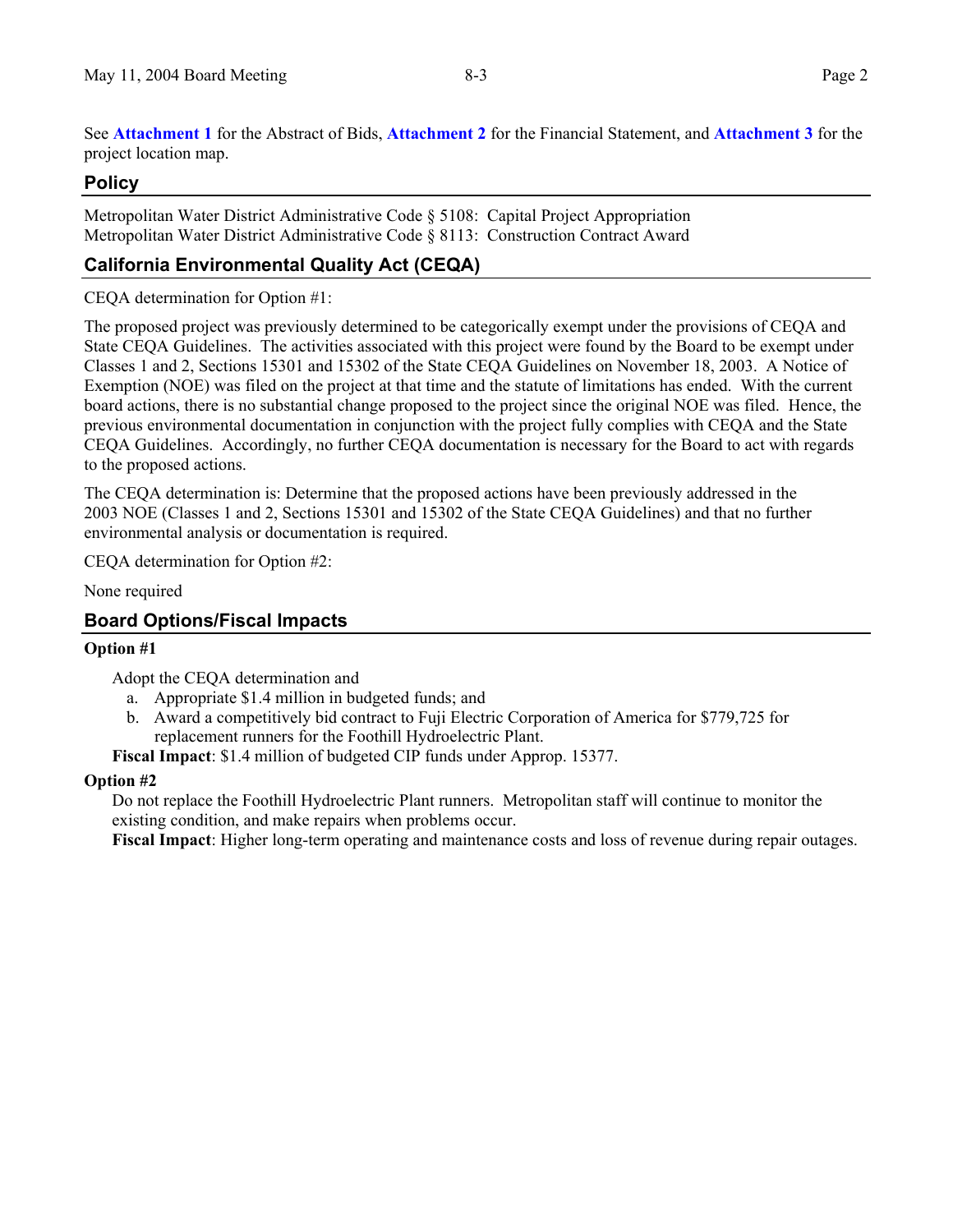## **Staff Recommendation**

Option #1

L Wolfe 4/5/2004 *Roy L. Wolfe Date Manager, Corporate Resources* 

4/20/2004 *Date* 

*Ronald R. Gastelum Chief Executive Officer*

**Attachment 1 – Abstract of Bids** 

**Attachment 2 – Financial Statement for Conveyance and Distribution Rehabilitation Program** 

S

**Attachment 3 – Location Map** 

BLA #2811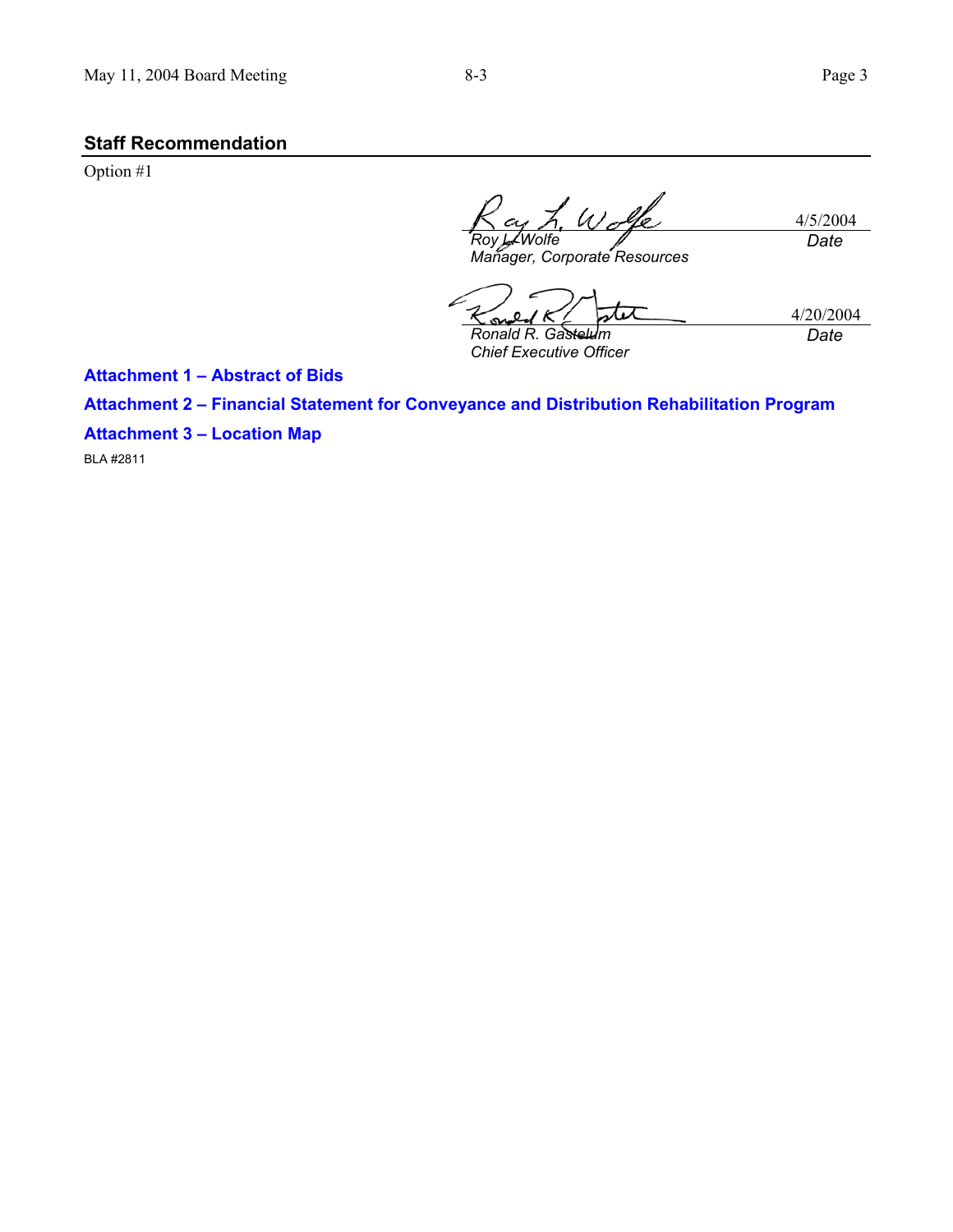#### **The Metropolitan Water District of Southern California**

#### **Abstract of Bids Received on February 23, 2004 at 11:00 A.M.**

#### **Request for Bids No. 110694**

#### **Foothill Hydroelectric Runner Replacement**

The contract consists of procurement of two turbine runners.

#### **Engineer's Estimate: \$ 725,000\***

| <b>Bidder and Location</b>                    | Total       | <b>SBE \$</b> | SBE % | <b>Met SBE</b> |
|-----------------------------------------------|-------------|---------------|-------|----------------|
| Fuji Electric Corp. of America,<br>Irvine, CA | $$720,300*$ | N/A           | N/A   | N/A            |

N/A – Not Applicable

\* Excludes 8.25% sales tax.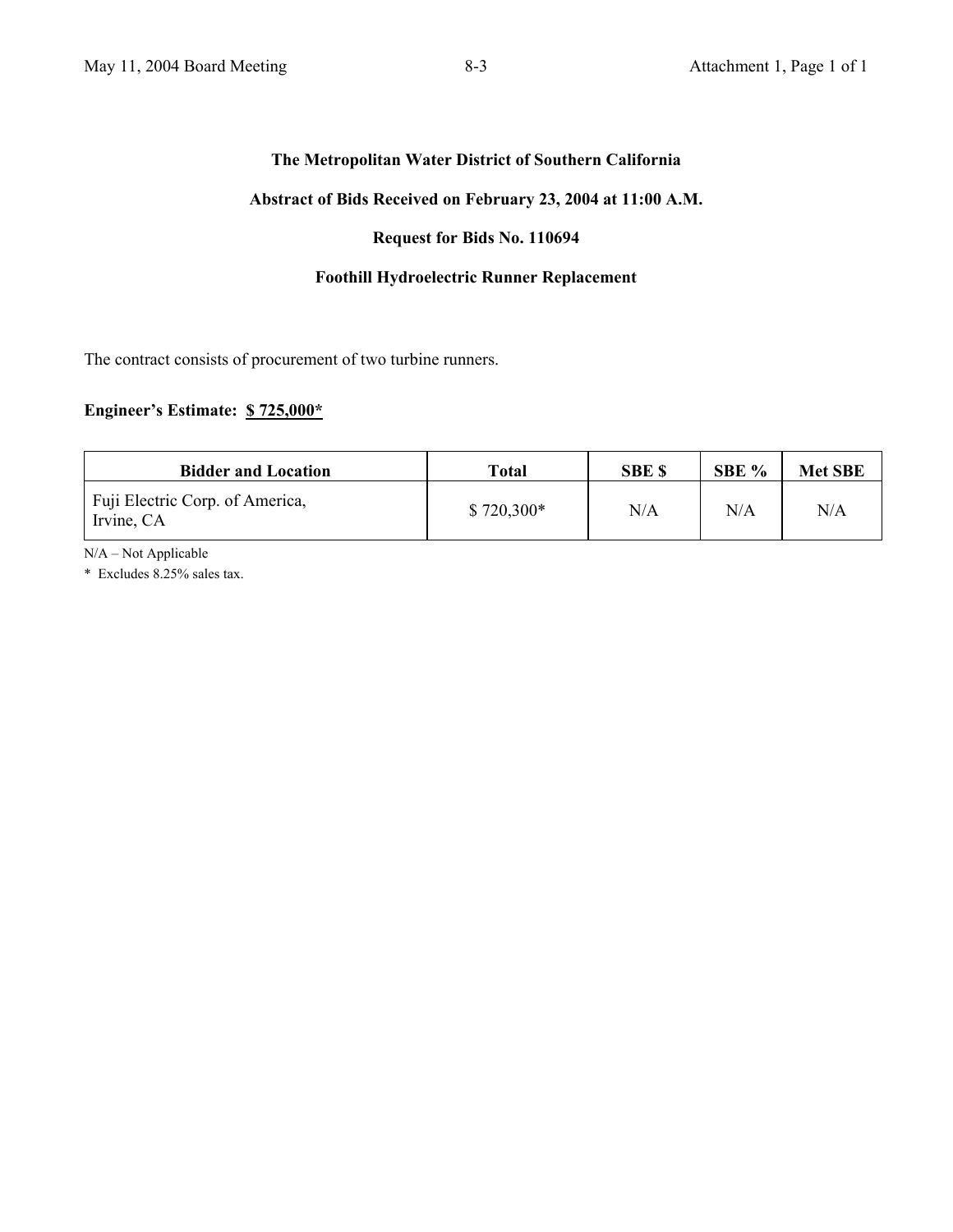### **Financial Statement for Conveyance and Distribution System Rehabilitation Program**

A breakdown of Board Action No. 6 for Appropriation No. 15377 for the Conveyance and Distribution System Rehabilitation is as follows:

|                                                                           | <b>Previous</b><br><b>Total</b><br>Appropriated<br>Amount<br>(Nov. 2003) | <b>Current</b><br><b>Board Action</b><br>No. 6<br>(Apr. 2004) | <b>New Total</b><br>Appropriated<br>Amount |  |
|---------------------------------------------------------------------------|--------------------------------------------------------------------------|---------------------------------------------------------------|--------------------------------------------|--|
| Labor                                                                     |                                                                          |                                                               |                                            |  |
| Studies and Investigations                                                | 870,000<br>\$                                                            | \$<br>$\mathbf{0}$                                            | \$<br>870,000                              |  |
| Design and Specifications                                                 | 1,562,500                                                                | $\theta$                                                      | 1,562,500                                  |  |
| Owner Costs (Program Management,<br>Submittal Review, Efficiency Testing) | 1,653,500                                                                | 92,000                                                        | 1,745,500                                  |  |
| Construction Inspection and Support                                       | 433,300                                                                  | 22,300                                                        | 455,600                                    |  |
| Metropolitan Force Construction                                           | 4,978,000                                                                | 308,000                                                       | 5,286,000                                  |  |
| Materials and Supplies                                                    | 2,346,000                                                                | $\boldsymbol{0}$                                              | 2,346,000                                  |  |
| <b>Runner Procurement Contract</b>                                        | $\boldsymbol{0}$                                                         | 779,725                                                       | 779,725                                    |  |
| <b>Incidental Expenses</b>                                                | 782,000                                                                  | 20,000                                                        | 802,000                                    |  |
| Professional/Technical Services                                           | 402,000                                                                  | 10,000                                                        | 412,000                                    |  |
| Equipment Use                                                             | 568,000                                                                  | $\theta$                                                      | 568,000                                    |  |
| Contracts                                                                 | 4,077,400                                                                | $\boldsymbol{0}$                                              | 4,077,400                                  |  |
| <b>Remaining Budget</b>                                                   | 2,118,000                                                                | 167,975                                                       | 2,285,975                                  |  |
| <b>Total</b>                                                              | \$19,790,700                                                             | \$1,400,000                                                   | \$21,190,700                               |  |

# **Funding Request**

| <b>Program Name:</b>              | Conveyance and Distribution System Rehabilitation Program           |                                  |                 |  |
|-----------------------------------|---------------------------------------------------------------------|----------------------------------|-----------------|--|
| <b>Source of Funds:</b>           | Construction Funds (General Obligation, Revenue Bonds, Pay-Go Fund) |                                  |                 |  |
| <b>Appropriation No.:</b>         | 15377                                                               | <b>Board Action No.:</b>         | 6               |  |
| <b>Requested Amount:</b>          | 1,400,000<br>S.                                                     | <b>Capital Program No.:</b>      | 15377-I         |  |
| <b>Total Appropriated Amount:</b> | \$21,190,700                                                        | <b>Capital Program Page No.:</b> | E-38            |  |
| <b>Program Estimate:</b>          | \$25,102,000                                                        | <b>Program Goal:</b>             | R - Reliability |  |